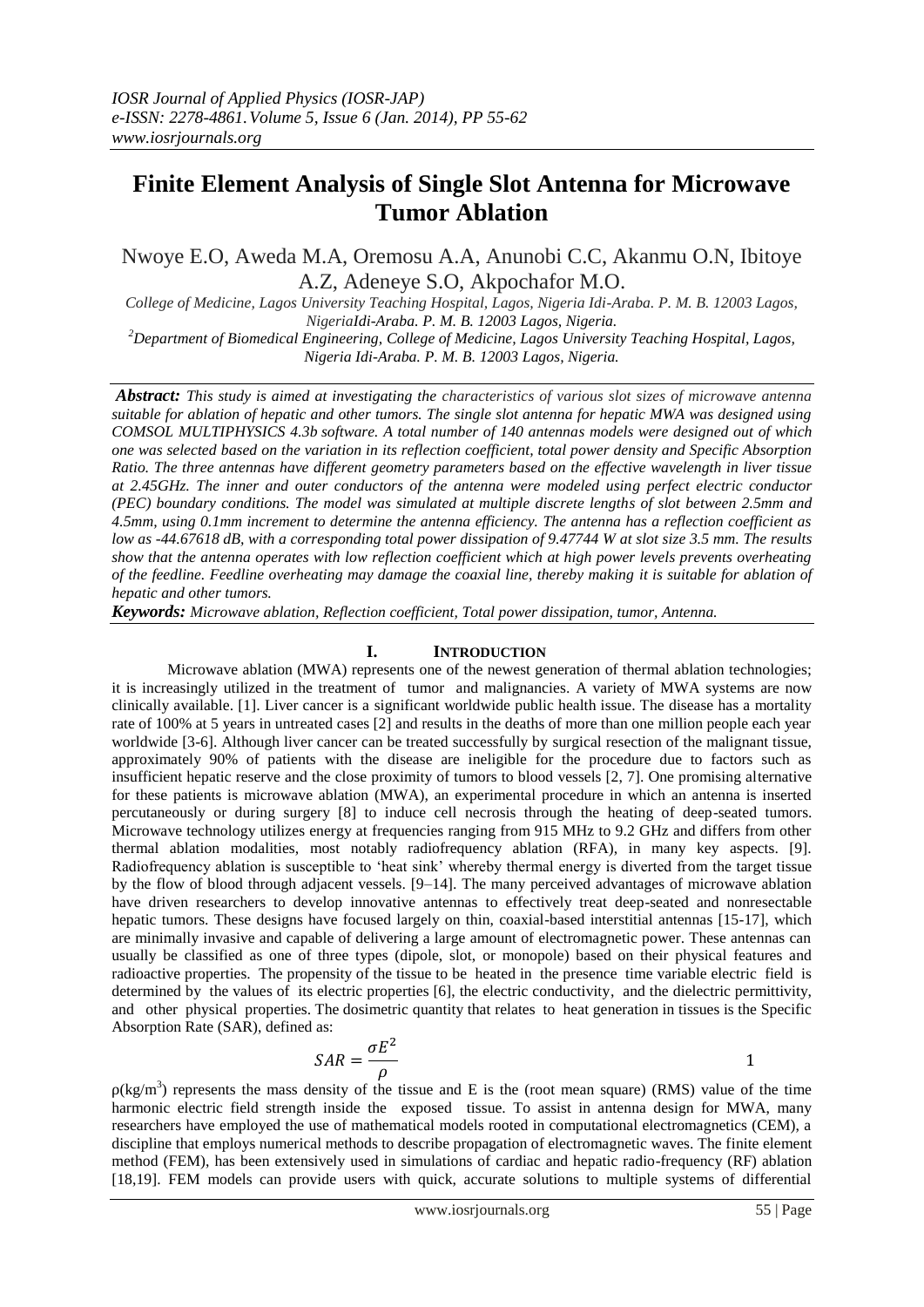equations and as such, are well suited to heat transfer problems like ablation. Most previous studies of MWA were mainly focused on SAR and did not consider the temperature distribution, reflection coefficient and treatment duration of the antenna. Antennas operating with high reflection coefficients (especially at higher power levels) can cause overheating of the feedline possibly leading to damage to the coaxial line or due to the thin outer conductor damage to the tissue [20].

In this study, the effect of variation of slot sizes on efficiency of antenna for microwave ablation will be systematically studied. The simulated results in this study can be used as a guideline for the practical treatment.

#### **II. METHODS AND MATERIAL**

The single slot coaxial antenna is used to transfer microwave power into liver tissue for the treatment of liver cancer. The three modeled antenna has a diameter of 1.79mm each because the thin antenna is required in the interstitial treatments. A ring-shaped slot, 3.4 mm,3.5 mm,3.6 mm wide were cut-off from the outer conductor 5mm in length from the short circuited tip. The effective heating around the tip of the antenna is very important to the interstitial heating because the electric field becomes more stronger near the slot [21]. The antennas are composed of an inner conductor, a dielectric, outer conductor and a metal of width 0.145 mm, 0.325 mm, 0.125 mm and 0.595 mm respectively. The metal is specifically located around the tip of the antenna to increase the heating effect and reflect back the electric field towards the slot. The antennas are enclosed in a catheter of width 0.895 mm (made of polytetrafluorethylene; PTFE), for hygienic and guidance purposes.Fig.1 shows the model geometry of the single slot microwave antenna. The single slot Microwave Antenna operates at the frequency of 2.45GHz, a widely used frequency in MWA, and the input microwave power is varied between 10 W and 50 W. The antenna was simulated by varying the slot height, distance from the tip of the antenna and the metal height using COMSOL Multiphysics 4.3b. The goal of MWA is to elevate the temperature of unwanted tissue to 50°C where cancer cells are destroyed [27]. Dimensions of the antennas are given in Table 1.

| <b>TABLE 1. Dimensions of a Microwave Antenna.</b> |  |  |
|----------------------------------------------------|--|--|
|----------------------------------------------------|--|--|

| Materials       | Dimensions (mm) |
|-----------------|-----------------|
| Inner conductor | 0.145           |
| Dielectric      | 0.325           |
| Outer conductor | 0.125           |
| Catheter        | 0.895           |
| Slot            | 3.500           |
| Metal           | 0.595           |



Figure 1: Diagram of the simulated single slot antenna.

The liver tissue is considered as a cylindrical geometry. It has a 30mm radius and 80mm in height. The physical properties of the materials involved in the model are selected from several literatures: Yang et al. [22], Bertram et al. [23], Yang et al. [24] and Jacobsen an Stauffer [25]. The parameters and the values used in the model are given in Table 2 considered at frequency of 2.45GHz.

| Parameters                   | Abbreviations  | Values                                    |
|------------------------------|----------------|-------------------------------------------|
|                              |                |                                           |
| Density of blood             | rho blood      | $10^{3}$ [kg/m <sup>3</sup> ]             |
|                              |                |                                           |
| Specific heat, blood         | $Cp_{1}$ blood | $(3639[J/(kg·K)]$ )                       |
| Blood perfusion rate         | omega_blood    | $(3.6 \times 10^{-3} \frac{1}{\text{s}})$ |
| Blood temperature            | T blood        | $(37[^{\circ}C])$                         |
| Relative permittivity, liver | eps_liver      | 43.03                                     |
|                              |                |                                           |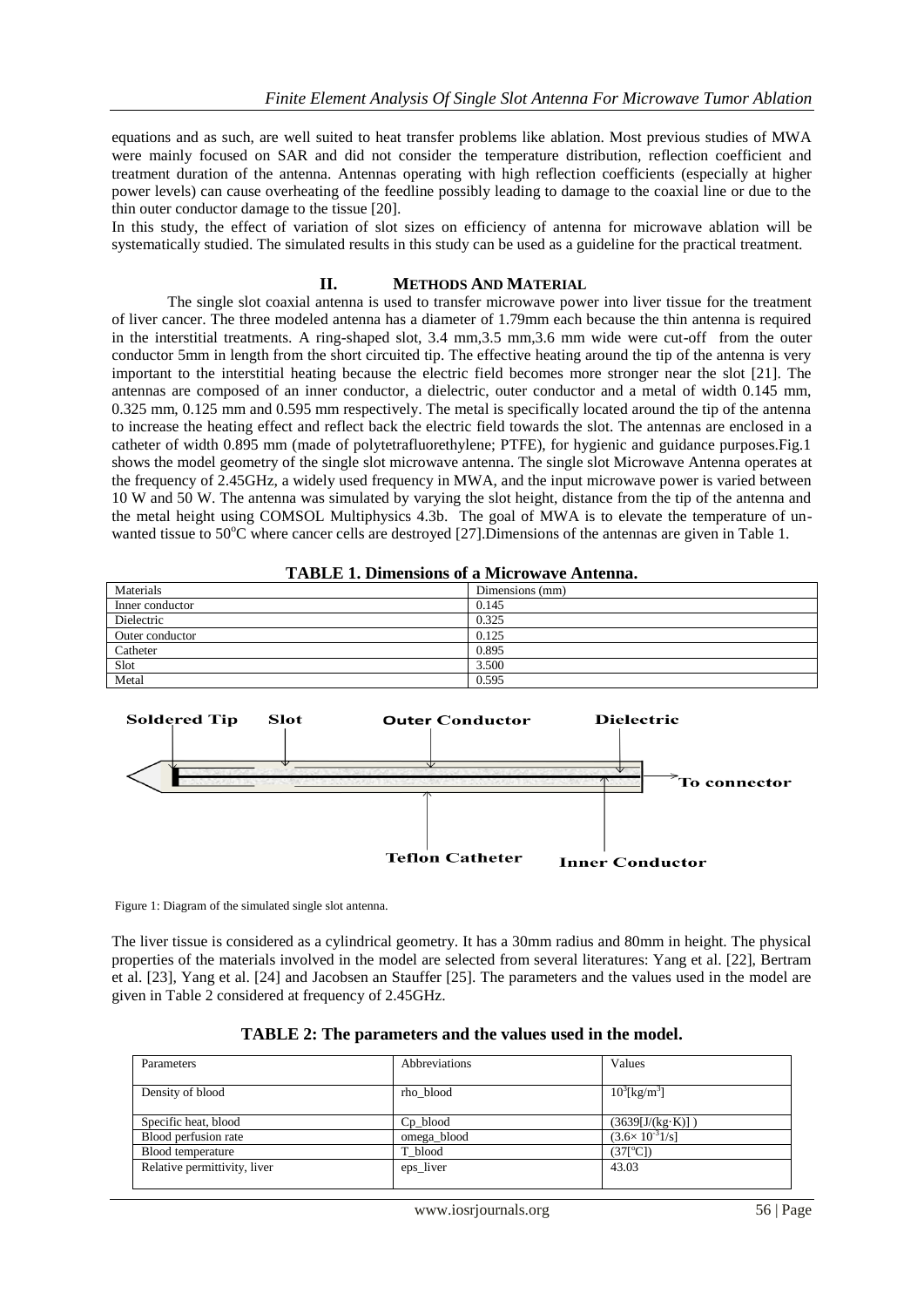| Electric conductivity, liver      | sigma_liver | (1.69[S/m])               |
|-----------------------------------|-------------|---------------------------|
| Thermal conductivity, liver       | k liver     | $(0.56 \text{[W/(m*K)]})$ |
| Relative permittivity, dielectric | eps_diel    | (2.03)                    |
| Relative permittivity, catheter   | eps cat     | (2.6)                     |
| Microwave frequency               |             | (2.45[GHz])               |
| Input microwave power             | P in        | (10[W])                   |

The model uses a frequency-domain problem formulation with the complex-valued azimuthal component of the magnetic field as the unknown. [28].

### **III. Domain Boundary Equation - Electromagnetics**

An electromagnetic wave propagating in a coaxial cable is characterized by transverse electromagnetic fields (TEM). Assuming time-harmonic fields with complex amplitudes containing the phase information, the appropriate equations are

$$
E = e_r \frac{C}{r_c} e^{j(\omega t - kz)}
$$

$$
H = e_{\varphi} \frac{C}{rZ} e^{j} (\omega t - kz)
$$

$$
P_{av} = \int_{r_{inner}}^{r_{outer}} Re\left(\frac{1}{2}E \times H^*\right) 2\pi r dr = e_z \pi \frac{C^2}{Z} ln\left(\frac{r_{outer}}{r_{inner}}\right)
$$
 4

Where *z* is the direction of propagation, and *r*,  $\varphi$ , and *z* are cylindrical coordinates centered on the axis of the coaxial cable.  $P_{av}$  is the time-averaged power flow in the cable, *Z* is the wave impedance in the dielectric of the cable, while  $r_{inner}$  and  $r_{outer}$  are the dielectric's inner and outer radii, respectively. Further,  $\omega$  denotes the angular frequency. The propagation constant, *k*, relates to the wavelength in the medium, λ, as

$$
k = \frac{2\pi}{\lambda}
$$
 5

In the tissue, the electric field also has a finite axial component whereas the magnetic field is purely in the azimuthal direction. Thus, you can model the antenna using an axisymmetric transverse magnetic (TM) formulation. The wave equation then becomes scalar in  $H_{\omega 0}$ :

$$
\nabla \times \left( \left( \varepsilon_r - \frac{j\sigma}{\omega \varepsilon_0} \right) \nabla \times H_\phi \right)^{-1} - \mu_r k_0^2 H_\phi = 0
$$

The boundary conditions for the metallic surfaces are

 $n \times E = 0$ 7

The feed point is modeled using a port boundary condition with a power level set to 10 W. This is essentially a first-order low-reflecting boundary condition with an input field  $H_{\omega}$ 

$$
\mathbf{n} \times \sqrt{\varepsilon} \mathbf{E} - \sqrt{\mu} H_{\varphi} = -2 \sqrt{\mu H_{\varphi 0}}
$$

where

$$
H_{\varphi 0} = \frac{\sqrt{\frac{P_{\text{av}}Z}{\pi r \ln(\frac{r_{outer}}{r_{inner}})}}}{r}
$$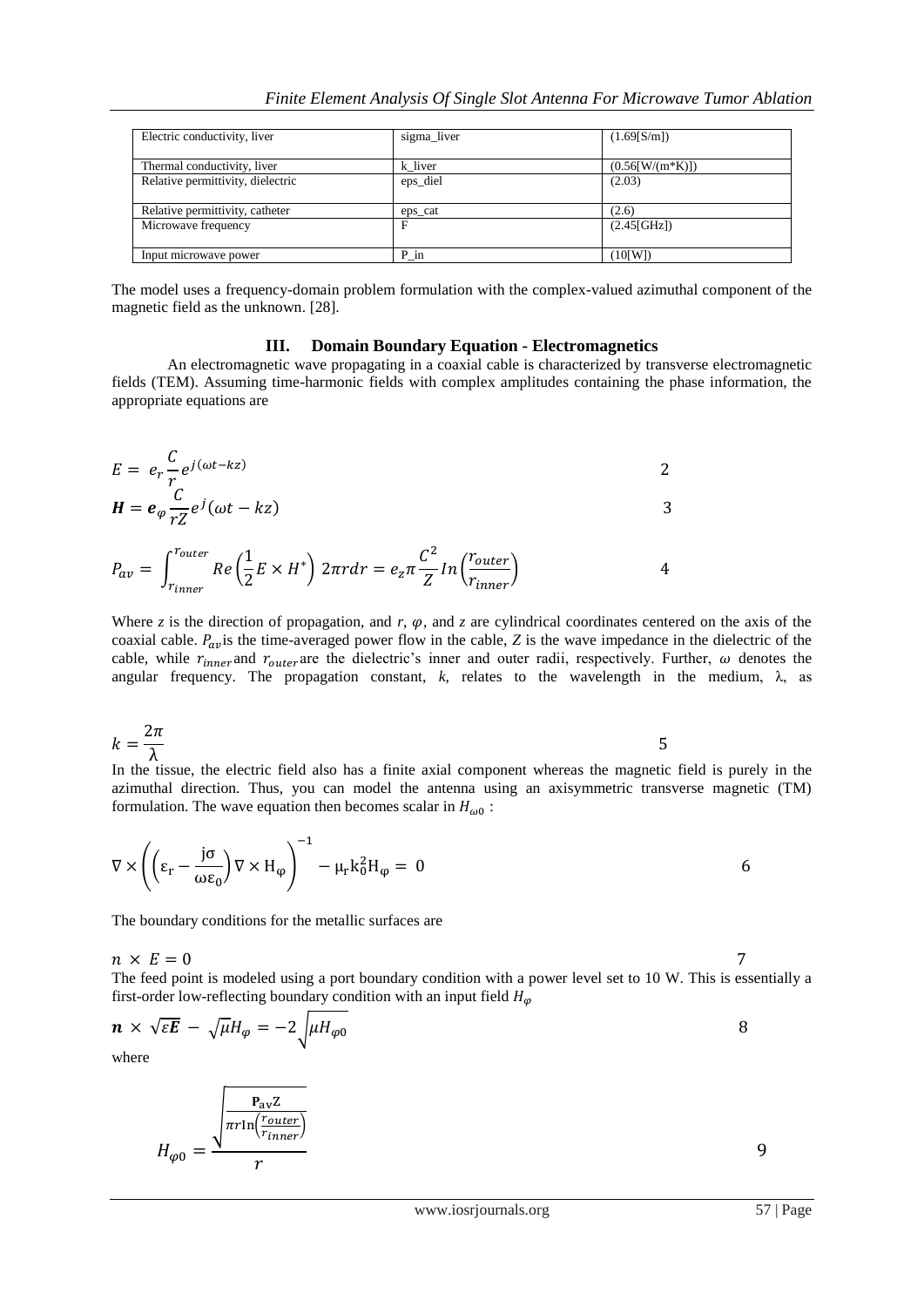for an input power of  $P_{av}$  deduced from the time-average power flow. The antenna radiates into the tissue where a damped wave propagates. Because you can discretize only a finite region, you must truncate the geometry some distance from the antenna using a similar absorbing boundary condition without excitation. Apply this boundary condition to all exterior boundaries.

#### **Domain And Boundary Equations – Heat Transfer**

The bioheat equation describes the stationary heat transfer problem as

$$
\nabla \cdot (-k\nabla T) = \rho_b C_b \omega_b (T_b - T) + Q_{met} + Q_{ext}
$$

Where *k* is the liver's thermal conductivity (W/(m·K)),  $\rho_b$  represents the blood density (kg/m<sup>3</sup>),  $C_b$  is the blood's specific heat capacity (J/(kg·K)), and  $\omega_b$  denotes the blood perfusion rate (1/s). Further,  $Q_{\text{met}}$  is the heat source from metabolism, and  $Q_{ext}$  is an external heat source, both measured in W/m<sup>3</sup>. This model neglects the heat source from metabolism. The external heat source is equal to the resistive heat generated by the electromagnetic field:

$$
Q_{ext} = \frac{1}{2} Re \left[ (\sigma - j\omega \varepsilon) \mathbf{E} \cdot \mathbf{E}^* \right]
$$

The model assumes that the blood perfusion rate is  $\omega_b = 0.0036s^{-1}$ , and that the blood enters the liver at the body temperature  $T_b=37$  <sup>o</sup>C and is heated to a temperature, *T*. The blood's specific heat capacity is  $C_b$ =3639 J/(kg·K). At least for external body parts such as hands and feet, it is evident that a temperature increase results in an increased blood flow. This example models the heat-transfer problem only in the liver domain. Where this domain is truncated, it uses insulation, that is

$$
\boldsymbol{n}\,.\,\nabla T=0
$$

12



Figure 2(a)(b)(c): The resulting steady-state axisymmetric temperature distribution for durations of 120s, 300s and 600s in the liver tissue.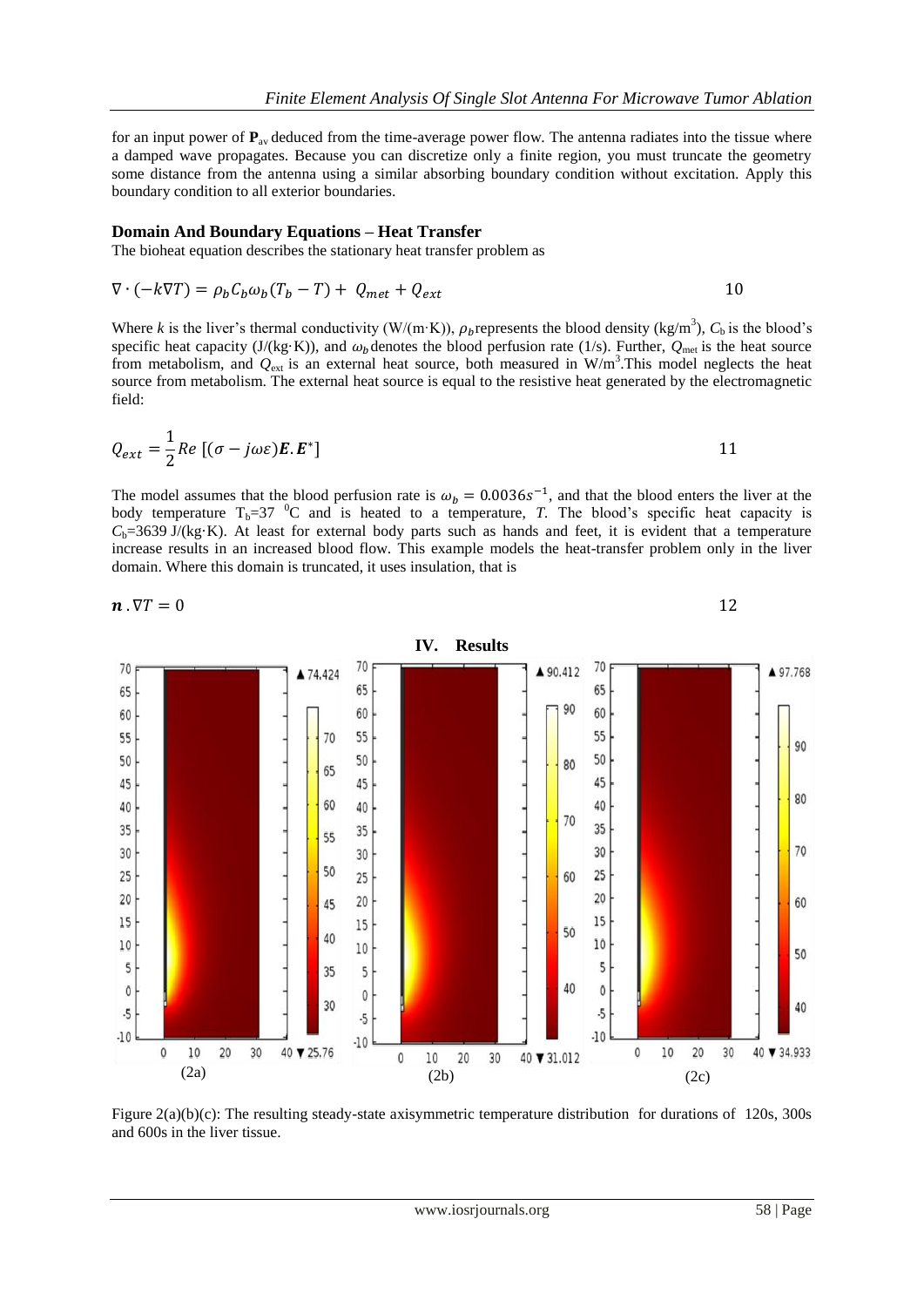

Figure 3: The computed microwave heat-source density takes on its highest values near the tip and the slot. The scale is cut off at 1 W/cm3.



Figure 4: The 3D Plot of the temperature distribution on the liver tissue at 600s.



Figure 5: The SAR distribution along a line parallel to the antenna.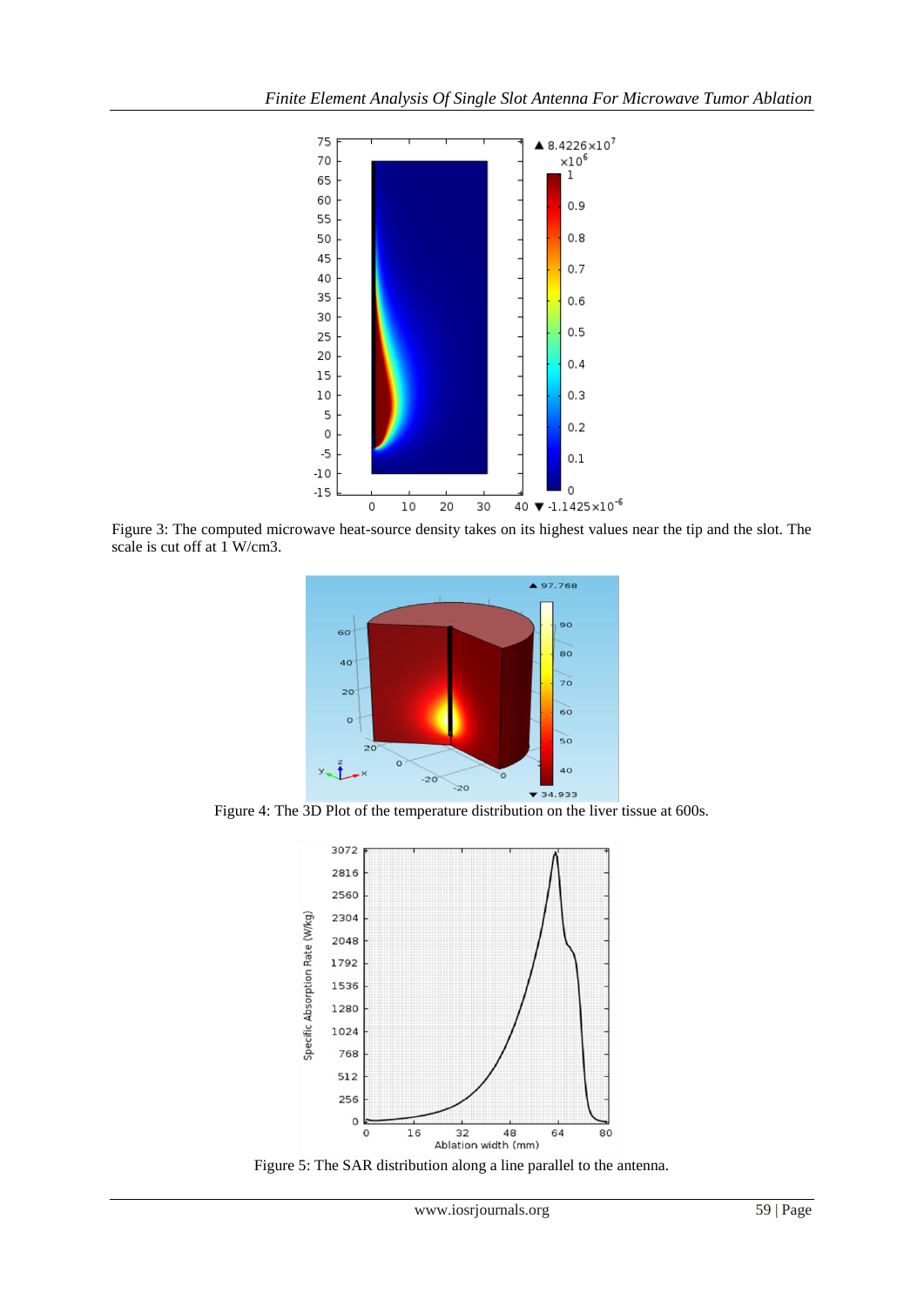

FIGURE 6: The simulated single slot antenna with reflection coefficient, -44.67618 dB, at slot Size 3.5 mm.

| TABLE 4: Result of the measured ablation diameter with time at different power and at $50^{\circ}$ C for 3.5 mm slot |
|----------------------------------------------------------------------------------------------------------------------|
| antenna design.                                                                                                      |

| Time(s) | Ablation diameter (mm) at different powers |      |      |      |      |
|---------|--------------------------------------------|------|------|------|------|
|         | 10 W                                       | 20 W | 30 W | 40 W | 50 W |
| 60      | 2.4                                        | 10.8 | 13.6 | 15.5 | 17.3 |
| 120     | 6.4                                        | 15.8 | 19.2 | 21.7 | 23.7 |
| 180     | 8.7                                        | 19.2 | 23.1 | 25.8 | 28.0 |
| 240     | 10.2                                       | 21.8 | 26.0 | 29.0 | 31.4 |
| 300     | 11.5                                       | 24.0 | 28.4 | 31.5 | 34.0 |
| 360     | 12.5                                       | 25.8 | 30.3 | 33.5 | 36.2 |
| 420     | 13.2                                       | 27.2 | 31.9 | 35.3 | 37.8 |
| 480     | 13.8                                       | 28.2 | 32.3 | 36.8 | 39.8 |
| 540     | 14.3                                       | 29.2 | 34.2 | 37.6 | 40.6 |
| 600     | 14.8                                       | 30.0 | 35.0 | 38.8 | 41.6 |



FIGURE 7: Comparison of ablation diameter with time at different power for 3.5mm slot antenna design.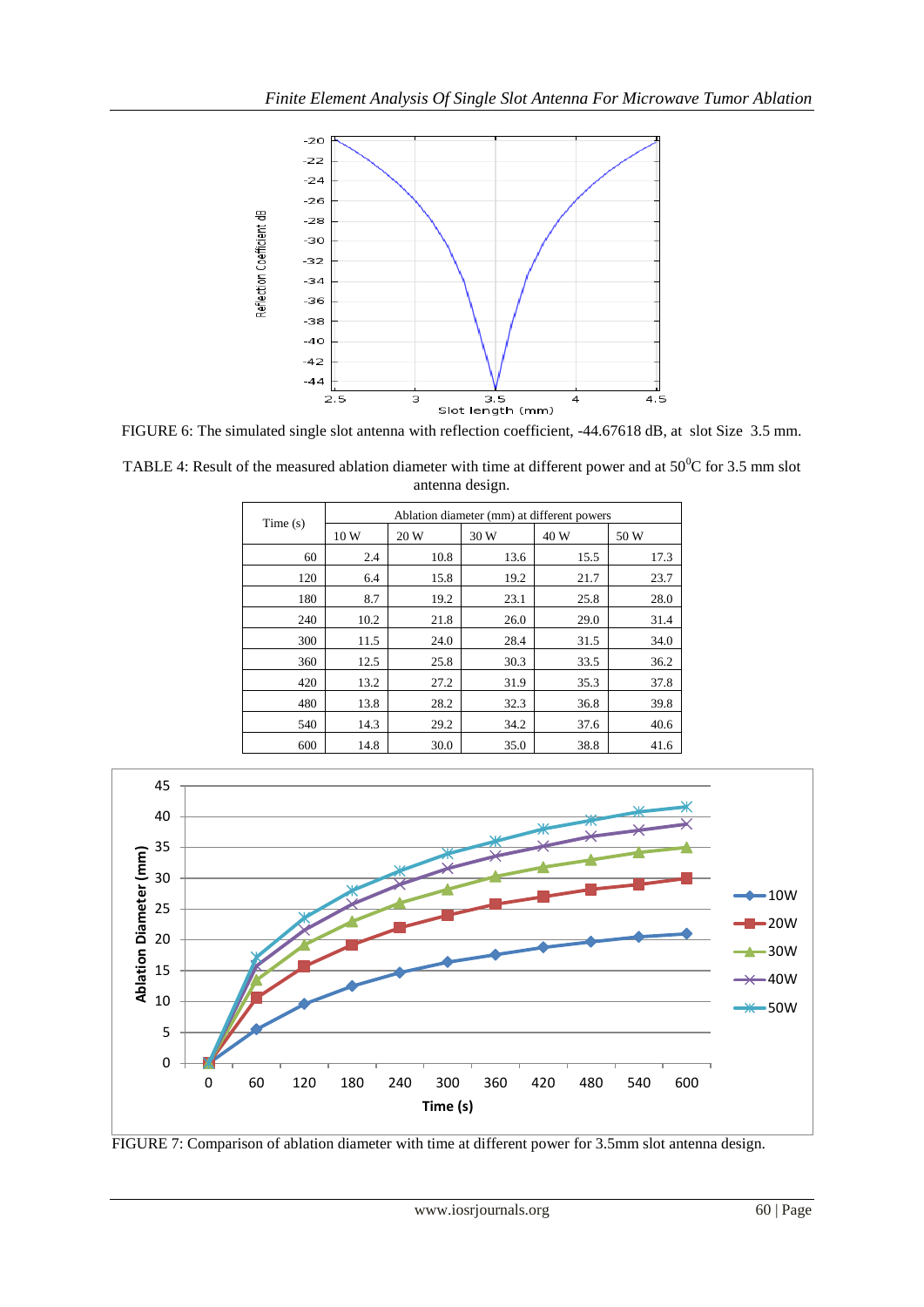# **V. Discussion**

Figure 2(a)(b)(c) shows the resulting steady-state axisymmetric temperature distribution for durations of 120s, 300s and 600s in the liver tissue for an input microwave power of 10 W. The temperature distribution is near ellipsoidal distribution around the slot and its highest values near the microwave antenna slot. It then decreases with distance from the antenna and reaches  $25.76\text{ °C}$ ,  $31.012\text{ °C}$  and  $34.933\text{ °C}$  closer to the outer boundaries of the computational domain. The perfusion of relatively cold blood seems to limit the extent of the area that is heated. In addition, temperature distribution increases with increasing time. This is because the microwave power absorbed within the liver tissue attenuates, owing to energy absorption, and thereafter the absorbed energy is converted into thermal energy which increases the liver temperature. The maximum temperature within the liver tissue at time 120 s, 300 s, 600s are 74.424  $^{\circ}$ C, 90.412  $^{\circ}$ C and 97.768  $^{\circ}$ C which is quite lower to the ones simulated by P. Keagin et al., 2011.

Table 3 shows the computer-simulated results of microwave power absorbed in the liver tissues base on a frequency of 2.45 GHz and a microwave power of 10 W. Figure 3 illustrates the volume heating effect expected from MWA. Microwaves power emitted from the MCA (Microwave coaxial antenna) propagates through the liver tissue, which is converted to heat by dielectric heating. [29]. Figure 3 also shows the axisymmetric distribution of the microwave heat source. Clearly the temperature field follows the heat-source distribution quite well. That is, near the antenna the heat source is strong, which leads to high temperatures, while far from the antenna, the heat source is weaker and the blood manages to keep the tissue at normal body temperature. Figure 4 shows the 3D Plot of the temperature distribution on the liver tissue at 600s.

Figure 5 plots the specific absorption rate (SAR) along a line parallel to the antenna. The results are in good agreement with those found by K. saito et al., 2000. For the treatment of deep-seated hepatic tumors, the SAR patterns of an interstitial antenna should be highly localized near the distal tip of the antenna [23] which is clearly shown in figure 5.

Figure 6 shows the simulated single slot antenna at a 2.45 GHz MWA frequency with reflection coefficient, -44.67618 dB, at slot length 3.5 mm which is lower than the antenna simulated by John M Bertam et al., 2006. The frequency where the reflection coefficient is minimal is commonly referred to as the resonant frequency and should be approximately the same as the operating frequency of the generator used [23]. Antennas operating with high reflection coefficients (table 3) (especially at higher power levels) can cause overheating of the feedline possibly leading to damage to the coaxial line or due to the thin outer conductor damage to the tissue [26].

Figure 7 shows the comparison of ablation diameter with time at different power for 3.5mm slot antenna design. This antenna was selected because it has the lowest reflection coefficient. One of the main challenges of MWA is the ablation area covered. The goal of MWA is to elevate the temperature of unwanted tissue to  $50^{\circ}$ C where cancer cells are destroyed [27]. In this work, we discovered that the ablation width increases as the power is increased per time. According to David M. Lloyd et al. 2011, 114 patients were treated with MWA and median size of ablated lesions was 2.5cm (range 0.5-9.5 cm) with a power setting of 100W. This shows that the antenna designed in this work is more efficient in terms of the power usage and has a high ablation width of 4.16cm which is quite wider than the results obtained by David M. Lloyd et al 2011.

#### **VI. Conclusion**

The result shows that the antennas operate with low reflection coefficients of  $-44.67618$  dB which at high power levels prevents overheating of the feedline which leads to damage of the coaxial line, therefore it is suitable for ablation of hepatic and other tumors. In this work, single slot microwave antenna for interstitial MWA in liver is evaluated and it is shown that variation in the slot size of the antenna model has an effect on the microwave power absorbed, reflection coefficient, SAR distribution and temperature distribution in the liver tissue. It is also found that single slot antenna can be used to obtain a larger ablation depth with lower power and temperature.

#### **References**

- [1]. International multicenter prospective study on microwave ablation of liver tumours: preliminary results. David M. Lloyd1, Kwan N. Lau, Fenella Welsh, Kit-Fai Lee, David J. Sherlock, Michael A. Choti, John B. Martinie & David A. Iannitti.International Microwave Tumour Ablation Group (IMTAG). OI:10.1111/j.1477-2574.2011.00338.
- [2]. McGahan JP, Dodd GD: Radiofrequency ablation of the liver: Current status. Am J Roentgenol2001, 176:3-16.
- [3]. Chinn SB, Lee FT, Kennedy GD, Chinn C, Johnson CD, Winter TC, Warner TF, Mahvi DM: Effect of vascular occlusion on radiofrequency ablation of the liver: Results in a porcine model. Am J Roentgenol176, 2001,:789-795.

<sup>[4].</sup> Haemmerich D, Staelin ST, Tungjitkusolmun S, Lee FT, Mahvi DM, Webster JG: Hepatic bipolar radio-frequency ablation between separated multiprong electrodes. IEEE Trans Biomed Eng2001, 48:1145-1152.

<sup>[5].</sup> Lau WY, Leung TWT, Yu SCH, Ho SKW: Percutaneous local ablative therapy for hepatocellular carcinoma - A review and look into the future. Ann Surg 237:2003, 171-179.

<sup>[6].</sup> Wright AS, Mahvi DM, Haemmerich DG, Lee FTJ: Minimally invasive approaches in management of hepatic tumors. SurgTechnolInt11:2003, 144-153.